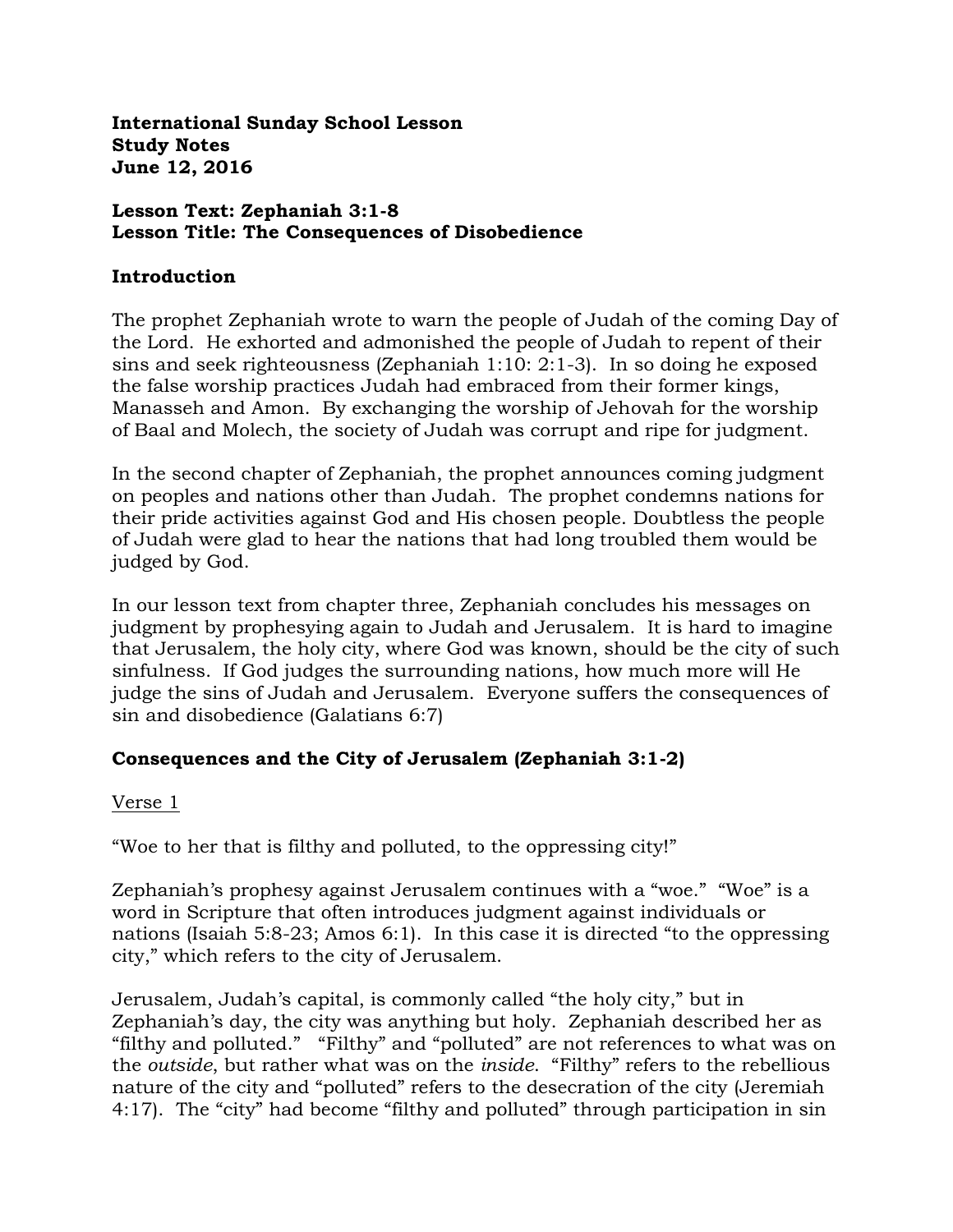and living in disobedience to their covenant relationship with God (Isaiah 59:3; Malachi 1:7).

Jerusalem is called "the oppressing city," a reference to her violent mistreatment of the poor, weak, widows, orphans, and strangers. There was no other city in the world that had righteous states and judgments as this city had, and yet, because of disobedience, never was there a more unrighteous city than Jerusalem. She became known by what she had done.

## Verse 2

"She obeyed not the voice; she received not correction; she trusted not in the LORD; she drew not near to her God."

Zephaniah goes right to the heart of Jerusalem's problem by noting four areas of sinfulness. First, "she obeyed not the voice…" The "voice" is the voice of God. Any people, nation, and city will have trouble when they refused to obey the word of God. Judah's problem was not failure to know the word of God, but rather failure to obey the word of God (1 Samuel 15:22). Second, "she received not correction…" The word "correction" means "discipline, instruction." God had disciplined Judah through His Word and with His rod of correction but "she received not correction" (Proverbs 5:23; Jeremiah 7:21-28). Like a stubborn and foolish child, she bore her punishment but never changed her actions. Third, "she trusted not in the LORD…" Judah placed her trust in her idols and powerful nations such as Assyria and Egypt. Misplaced trust is no trust at all. Oh how quickly God's people get into trouble when they no longer consider Him as the Source of their strength and salvation. Fourth, "she drew not near to God." Judah was God's nation. She existed to be "near to God" (Deuteronomy 4:5-7). Because of sin and disobedience, she now stands at a distance.

# **Consequences and the Leaders of Jerusalem (Zephaniah 3:3-4)**

# Verse 3-4

"Her princes within her are roaring lions; her judges are evening wolves; they gnaw not the bones till the morrow. Her prophets are light and treacherous persons: her priests have polluted the sanctuary, they have done violence to the law."

Zephaniah points an accusing finger at Jerusalem's "princes, judges, prophets, and priests." The "princes and judges" were like "lions" and "evening wolves," meaning they prowled throughout the city looking for people to devour. "Princes and judges" were the civil authorities of that day. They settled legal disputes and the everyday affairs of society. Zephaniah's point is the civil authorities who should have brought peace and stability to the lives of God's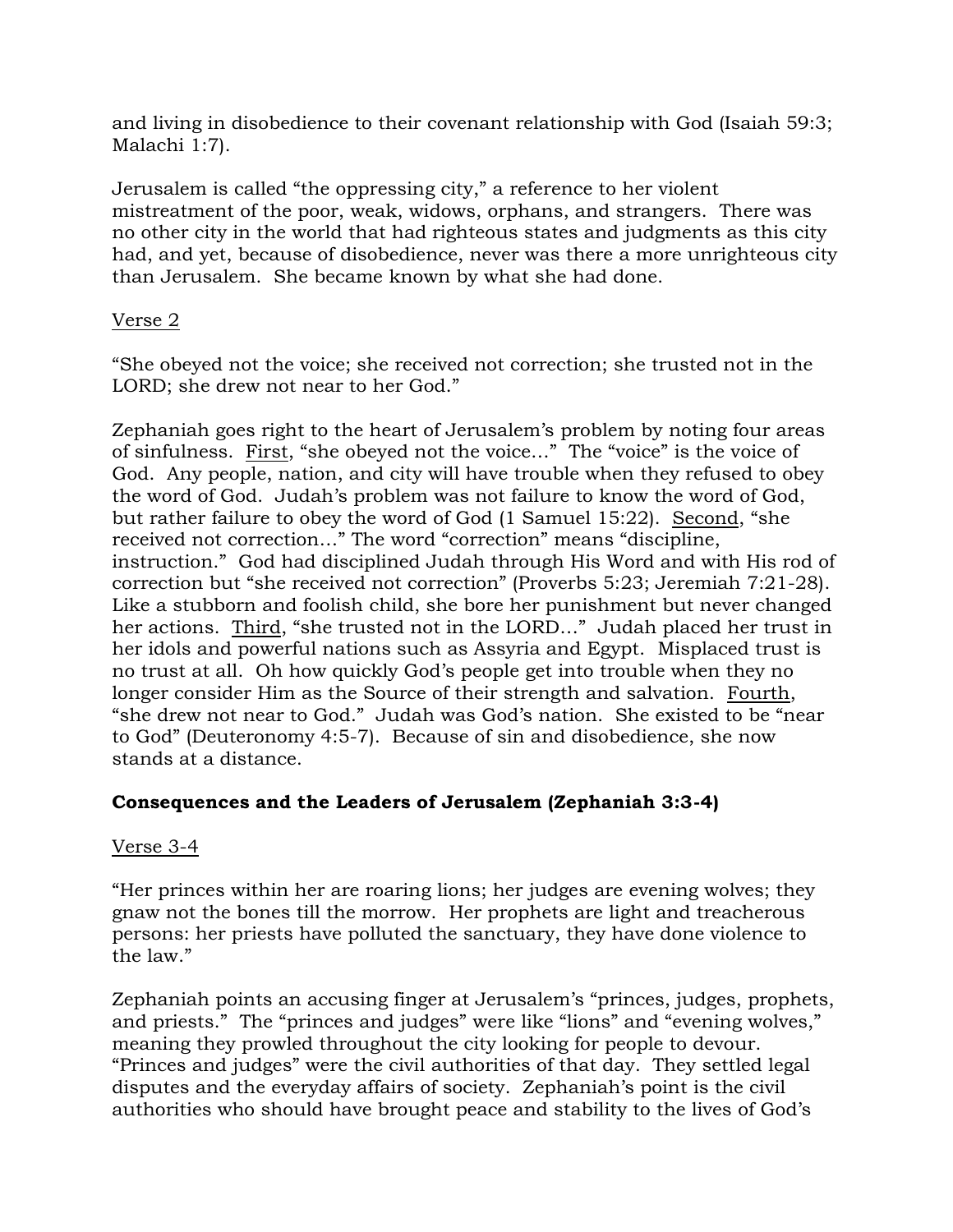people were misusing their power to devour the people. "They gnaw not the bones till the morrow" means they were so greedy and sinful they devoured everything at once, a type of instant gratification.

Jerusalem's "prophets" were "light and treacherous persons." "Light" means there was no substance or truth in their teaching. Their prophesy was "empty" and could be quickly "blown away with the wind." The "priests polluted the sanctuary" means the "polluted priests" defiled everything they touched. All the holy things in the "sanctuary" were polluted because the priests handling them were polluted. The worship, the sacrifices, everything associated with the "sanctuary" was defiled (Ezekiel 22:26).

"They have done violence to the law" means the "prophets" and "priests" had distorted the meaning of the "law" and failed to observe it themselves nor teach it to others. God expected his ordained leadership, the "princes, judges, prophets and priests" to take His Word and His law seriously. He also expected them to teach it to others and lead by example. Sadly, they failed in every area.

## **Consequences and the Lord of Jerusalem (Zephaniah 3:5-8)**

## Verse 5

"The just LORD is in the midst thereof; he will not do iniquity: every morning doth he bring his judgment to light, he faileth not; but the unjust knoweth no shame."

There was someone other than the corrupt princes, judges, prophets, and priests "in the midst" of Jerusalem. The "just LORD" was "in the midst" also. How could a just and righteousness God be in the midst of these wicked leaders and still remain righteous? In contrast to the wicked leaders of Jerusalem, God does no "iniquity." God does no wrong, exercises justice, and never fails.

The wicked officials met "every morning" to transact their evil business. The "LORD" was there to "bring his judgment to light." The wicked officials did their dirty work at "evening" and during the dark. The "LORD" executes His judgment "every morning" in the bright sunlight of day. "He faileth not" to "bring his judgment to light." Day after day God gave the nation and the city of Jerusalem reminders that He was holy and could not tolerate sin, but He was ignored.

"The unjust knoweth no shame" means the wicked leaders were unmoved by the "LORD'S" daily revelation of their wickedness and His holiness (Jeremiah 3:2-3). They knew "no shame," therefore they saw no need to repent or change.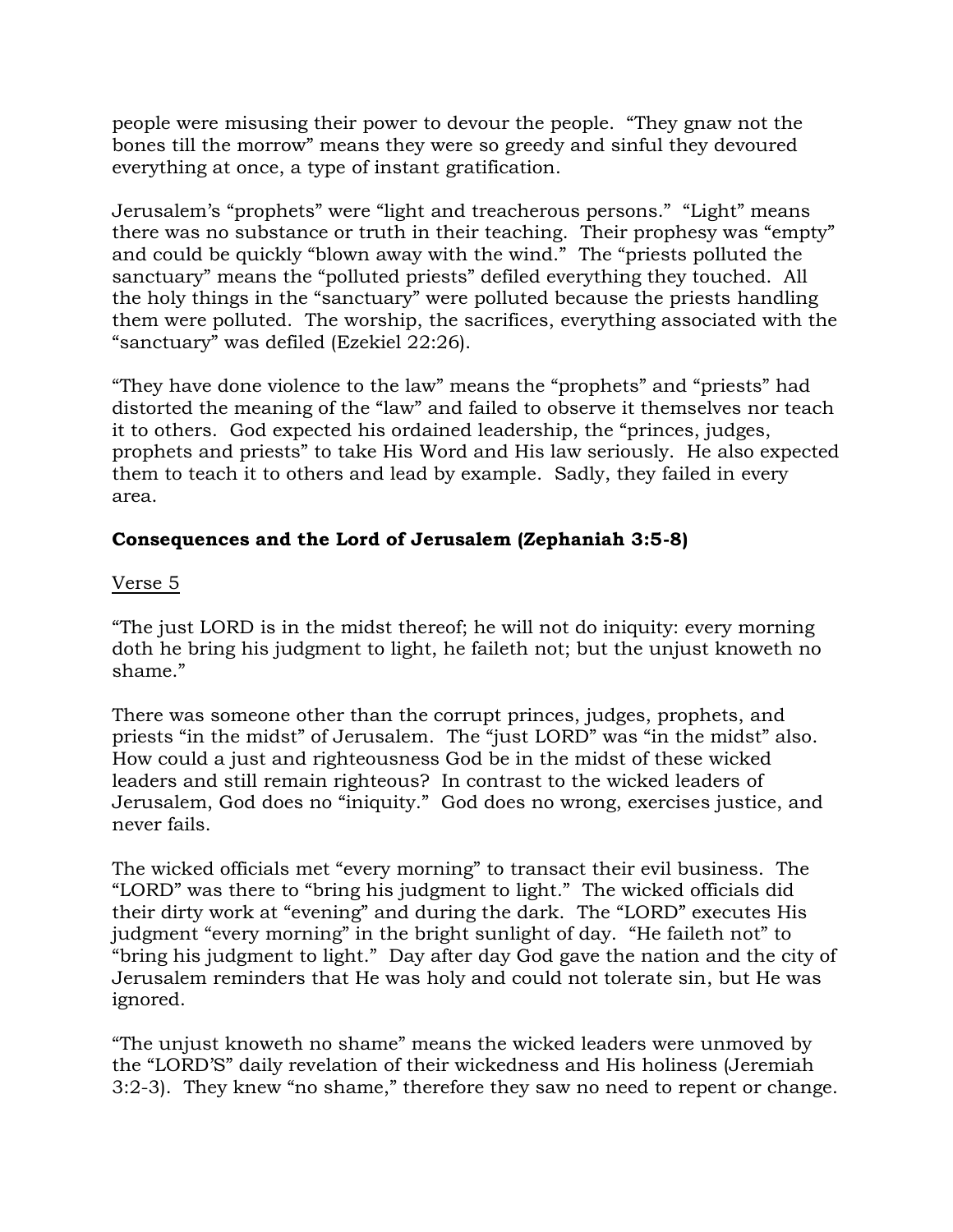## Verse 6

"I have cut off the nations: their towers are desolate; I made their streets waste, that none passeth by: their cities are destroyed, so that there is no man, that there is none inhabitant."

When nations and individuals are blind to their spiritual condition, God speaks and acts in judgment. "I have cut off the nations" is a reference to God's past actions against other nations who have refused to repent. God made "their towers desolate." The corner "towers" used to secure their cities were made "desolate" or deserted and ruined. God "made their streets waste." "Waste" means "dried up."

The consequences of God's judgment on the nations was visible. When God was finished in judgment, "none passeth by: their cities are destroyed." It was hard to find a "man" or an "inhabitant" in the cities of the nation's God judged. The desolations brought on by the Lord's judgment on surrounding nations were to serve as warnings to Judah, meant to cause them to repent and turn back to the Lord.

## Verse 7

"I said, Surely thou wilt fear me, thou wilt receive instruction; so their dwelling should not be cut off, howsoever I punished them: but they rose early, and corrupted all their doings."

God said, "Surely thou wilt fear me, thou wilt receive instruction." God thought Judah would "surely receive instruction" and "fear Him" when they saw His hand destroy other nations. He trusted they would not have to be "cut off" in spite of all the ways He had "punished them." But instead of producing fear and repentance, "they rose early, and corrupted all their doings." Instead of being humbled and broken, they were all the more eager to make all their deeds corrupt.

The words "rose early, corrupted, and all their doing" reveals the people deliberately did corrupt and sinful deeds. Rather than contemplating the consequences for their disobedience, they were on the offensive in doing more wicked deeds. They were diligent to find times and places for their "corrupt doings."

### Verse 8

"Therefore wait ye upon me, saith the LORD, until the day that I rise up to the prey: for my determination is to gather the nations, that I may assemble the kingdoms, to pour upon them mine indignation, even all my fierce anger: for all the earth shall be devoured with the fire of my jealousy."